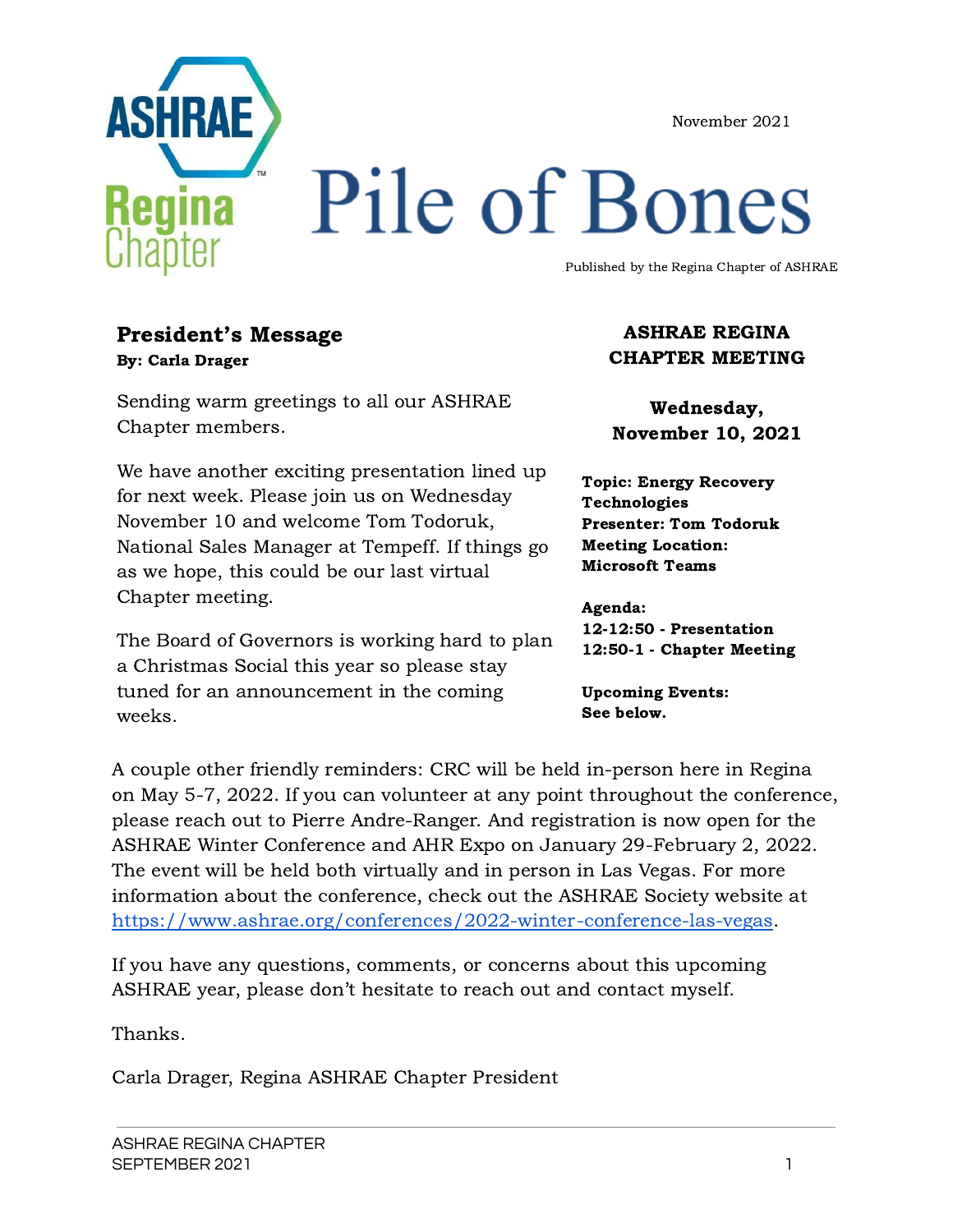#### Vice President/Chapter Alternate/President Elect/CTTC & Programs By: Chris Klatt

This month we are having a lunch hour virtual presentation (Microsoft Teams) with Tom Todoruk, National Sales Manager with Tempeff North America based out of Winnipeg Manitoba. Tom will be discussing the advancements and innovative changes in Energy Recovery Technologies in HVAC systems.



**SPEAKER BIO:** Tom is an experienced manager with a background in the design, marketing, and sales of perimeter security devices for a variety of clients including nuclear power plants and the US Military. Tom has spent several years in the compressed air industry working with a wide array of industry professionals designing, selling, and installing various energy efficient compressed, vacuum, and breathable air systems throughout the province of Manitoba and Northwest Ontario. Tom has currently been working in air-to-air energy recovery for over 9 years with Tempeff.

**PRESENTATION TOPIC:** While vital to the health of building occupants, every building owner knows that the varied climatic conditions of North America make conditioning ventilation air very expensive. Energy Recovery systems can be excellent energy savers and can provide a quick payback for building owners especially in colder climates like Saskatchewan. Typical energy recovery technologies offer a maximum of 50-75% efficiency under ideal circumstances and much lower real effectiveness in colder temperatures due to frost. Most technologies suffer from the same basic drawback, frost forming on the exhaust side of the heat exchanger dramatically reducing the effectiveness of the heat recovery process and driving up true operating costs.

Tom will present an overview of different energy recovery technologies, identifying product types commonly used in the industry including the pros and cons of each technology. Tom will also demonstrate dual-core energy recovery technology, to simplify system designs, achieve greater efficiencies (90%), provide an overview of the unique capabilities inherent to the dual-core design, identify the inception of the dual-core technology in the 1970's, and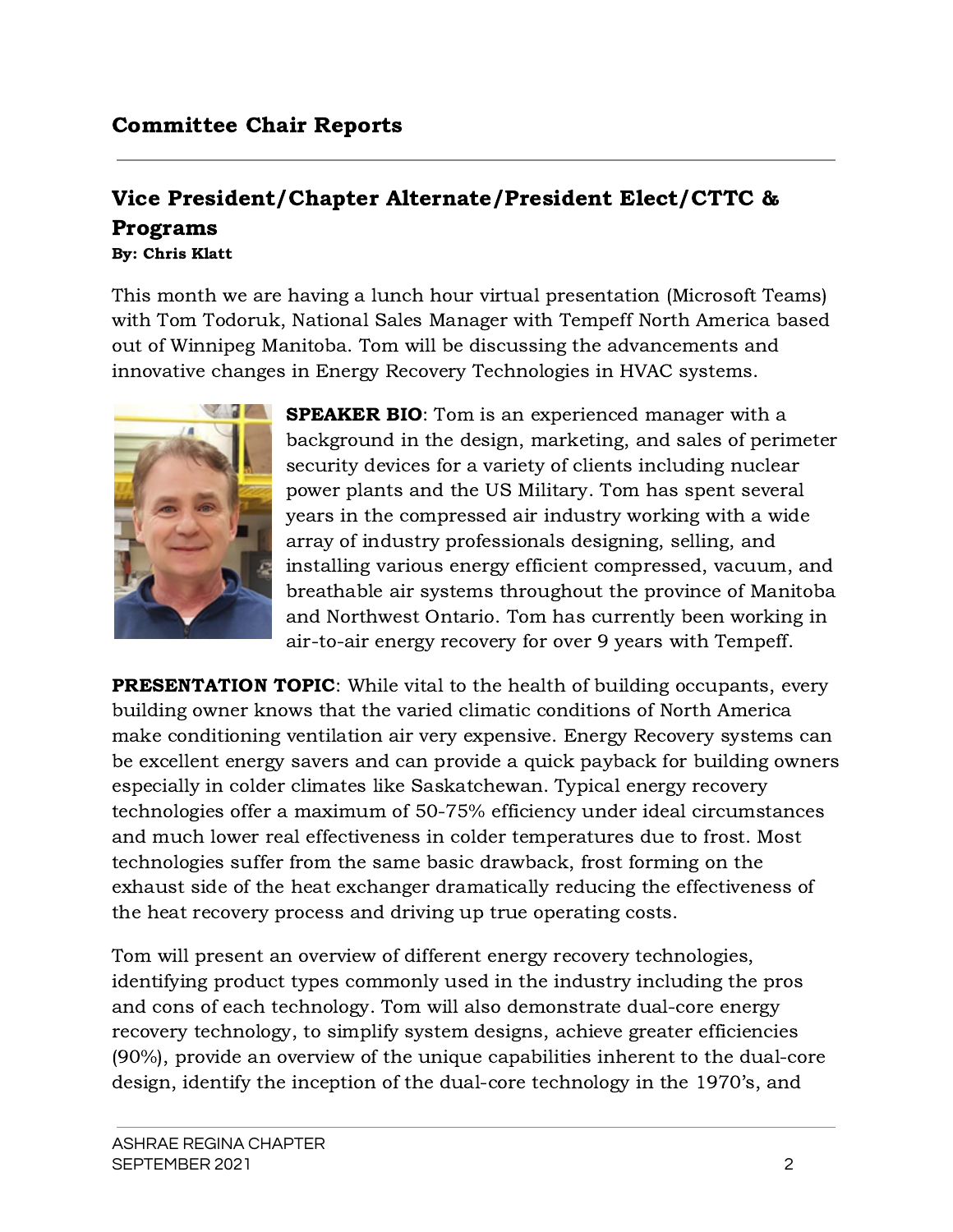move through the growth of dual core, explaining how it works and presenting the pros and cons.

#### PRESENTATION TAKEAWAYS:

- · Identify different energy recovery technologies used in the industry
- · Overview these different technologies
- · Demonstrate dual-core energy recovery technology
- · Identify pros and cons of these different technologies

| <b>Date</b>                  | <b>Meeting</b><br><b>Type</b> | <b>Presenter</b>                        | Company           | <b>Topic</b>           |  |
|------------------------------|-------------------------------|-----------------------------------------|-------------------|------------------------|--|
| December<br>2021             | Christmas Social              |                                         |                   |                        |  |
| January202<br>$\overline{2}$ | In Person                     | Mike Schwedler<br>(ASHRAE<br>President) | <b>ASHRAE</b>     | Presidential Visit     |  |
| February<br>2022             | In Person                     | Randy Ryba<br>(Fire Marshal)            | City of<br>Regina | <b>Fire Protection</b> |  |
| March 2022                   | In Person                     | Distinguished<br>Lecturer               | <b>ASHRAE DL</b>  | To be<br>determined    |  |
| April 2022                   | In Person                     | Student Night                           |                   |                        |  |

#### Upcoming Meeting Schedule (\*subject to change\*)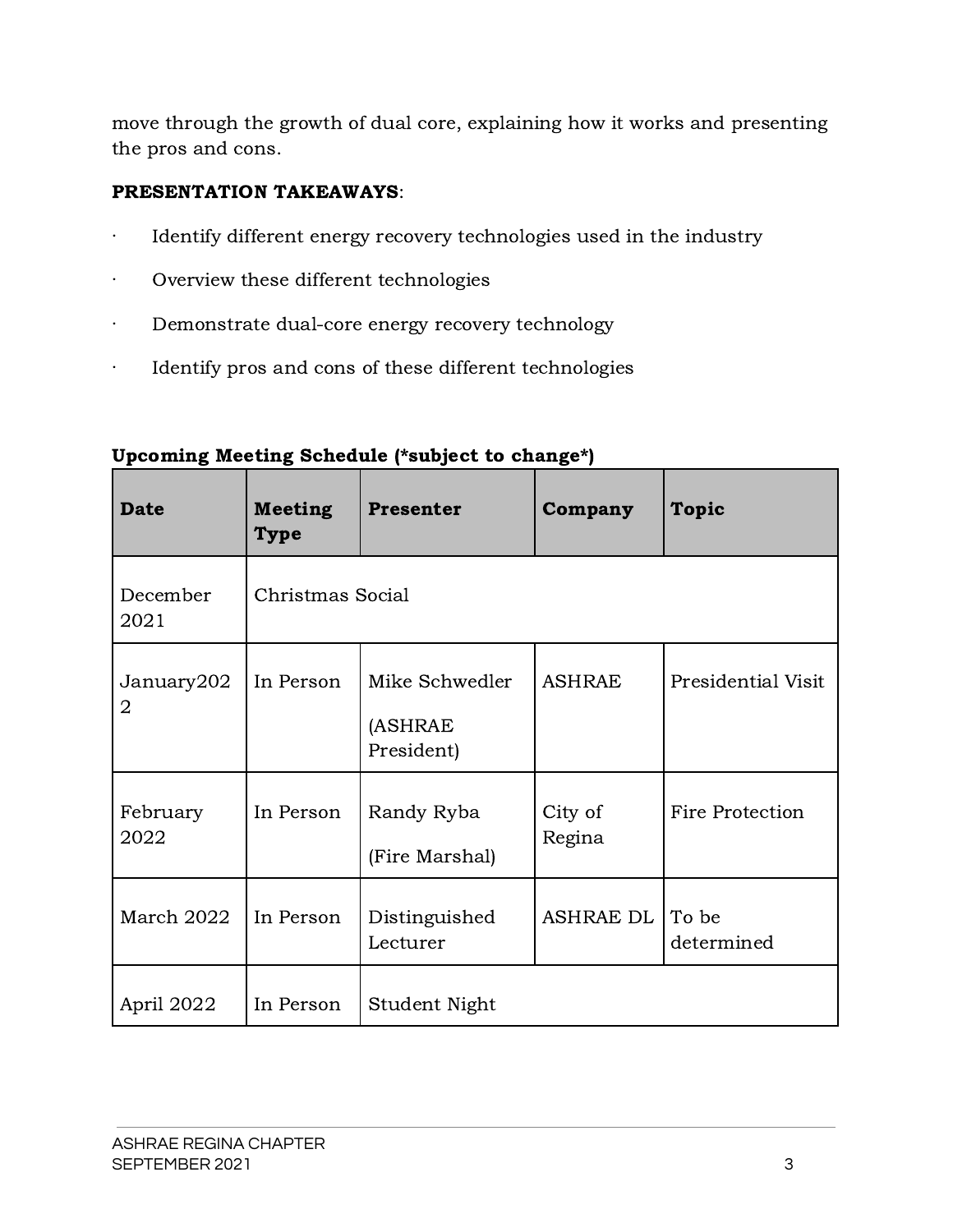| May 2022  | In Person              | Douglas Hird<br>(Gas Codes &<br>Standards) | <b>TSASK</b> | Gas Inspection<br>and Boiler<br><b>Branch</b> |
|-----------|------------------------|--------------------------------------------|--------------|-----------------------------------------------|
| June 2022 | <b>Golf Tournament</b> |                                            |              |                                               |

# Treasurer

#### By: Tyler Gamble

Hello everyone,

On behalf of the Board of Governors, thank you for your continued support of the Regina Chapter. As treasurer, my mandate includes maintaining accurate financial records and providing regular reports to the Regina Chapter membership. Find below a table summarizing the financial position of the Chapter for the current fiscal year. With the continued cancellation of numerous activities, revenues and expenses continue to be low. However, with in person meetings likely happening in the new year, please be on the lookout for prorated invoices for the balance of the 2021-2022 fiscal year, some time early in the new year.

| <b>Chapter Financial Update</b><br>July 1, 2021 - November 5, 2021 |                 |                                        |  |  |  |
|--------------------------------------------------------------------|-----------------|----------------------------------------|--|--|--|
| <b>Revenue to date:</b>                                            | <b>Budget</b>   | <b>Actual</b>                          |  |  |  |
| Membership fees:                                                   |                 | $\mathcal{S}$ -                        |  |  |  |
| <b>ASHRAE Dues</b>                                                 | $\frac{1}{2}$   | \$2,165.00                             |  |  |  |
| Guest meals:                                                       | $$ -$           | \$                                     |  |  |  |
| Seminar registrations:                                             | $\mathsf{\$}$ - | $\boldsymbol{\mathcal{F}}$<br>1,610.69 |  |  |  |
| Other:                                                             |                 | \$                                     |  |  |  |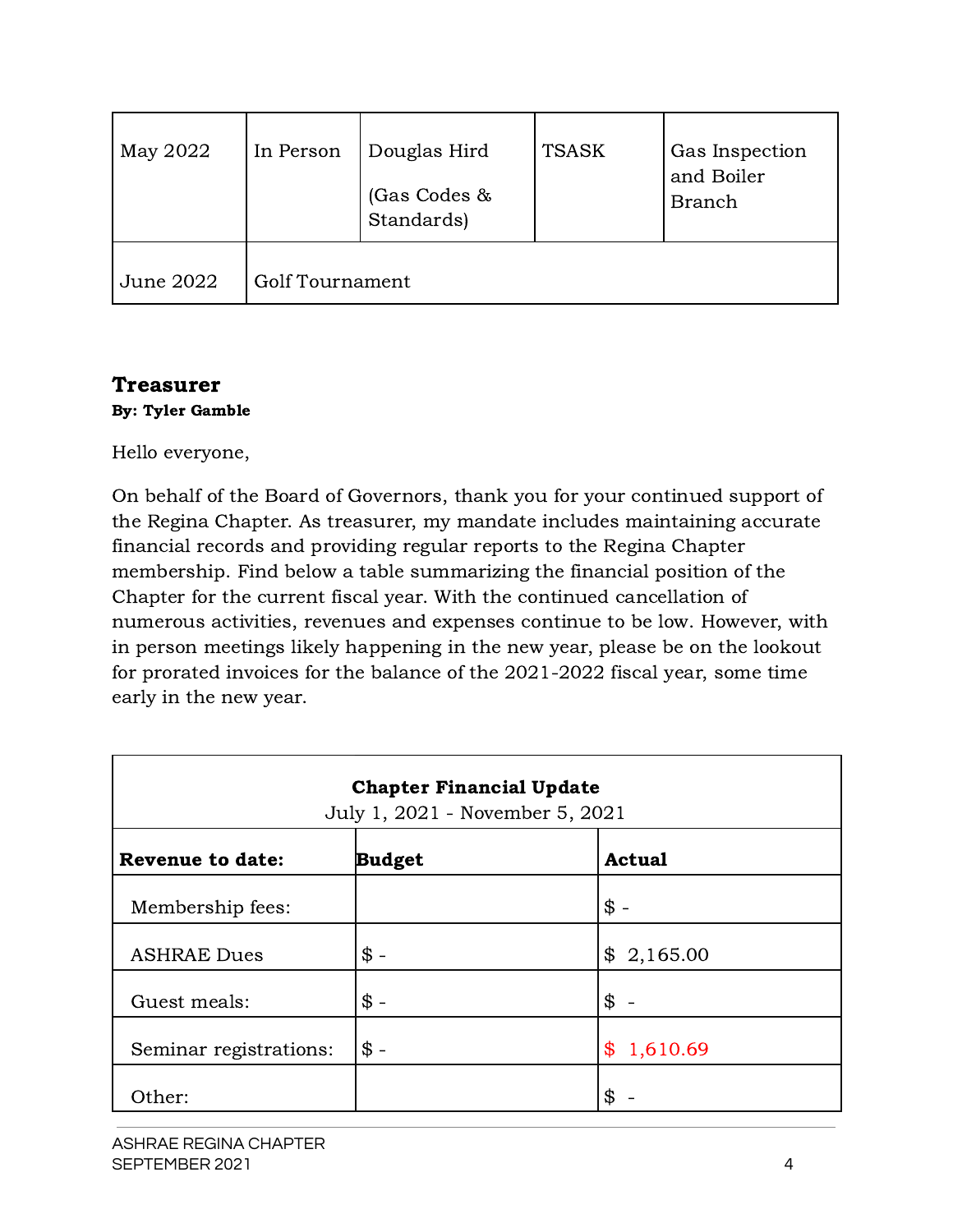| Total Revenue to date:                | 2,165.00   |
|---------------------------------------|------------|
| $\mid$ Total Expenses to date: $\mid$ | \$1,610.69 |
| <b>Surplus to date:</b>               | \$554.31   |

The minimal revenues we have experienced this year are due to you, our members electing to pay the \$40 fee when you renew your ASHRAE society membership. Thank you so much for doing so as it has allowed the chapter to continue to function without needing to tap into our savings.

As of November  $4<sup>th</sup>$ , 2021, the ASHRAE chequing account contains **\$20,608.03** and the business savings account contains \$7,718.35. It is best practice to have enough cash to cover six (6) months worth of expenses, which we are well inline with.

Please contact me with any questions, comments, or concerns.

# Membership Promotion

By: Nathan Cross

Hello everyone,

I hope everybody is having a great fall and you are keeping busy & staying safe! I am looking forward to the exciting line-up of ASHRAE meetings we have planned.

Being a member of ASHRAE has tangible and intangible benefits. The tangible benefits include the ASHRAE Handbooks, the ASHRAE Journal, Insights and HPB Magazine, ASHRAE Newsletters/Blog, ASHRAE Standards and Leadership Training. The intangible benefits (that have been unfortunately put on hold due to the pandemic) include networking, personal and professional development and career advancement. We are all hoping to return to some sense of normal and start to see all the benefits from being an ASHRAE member.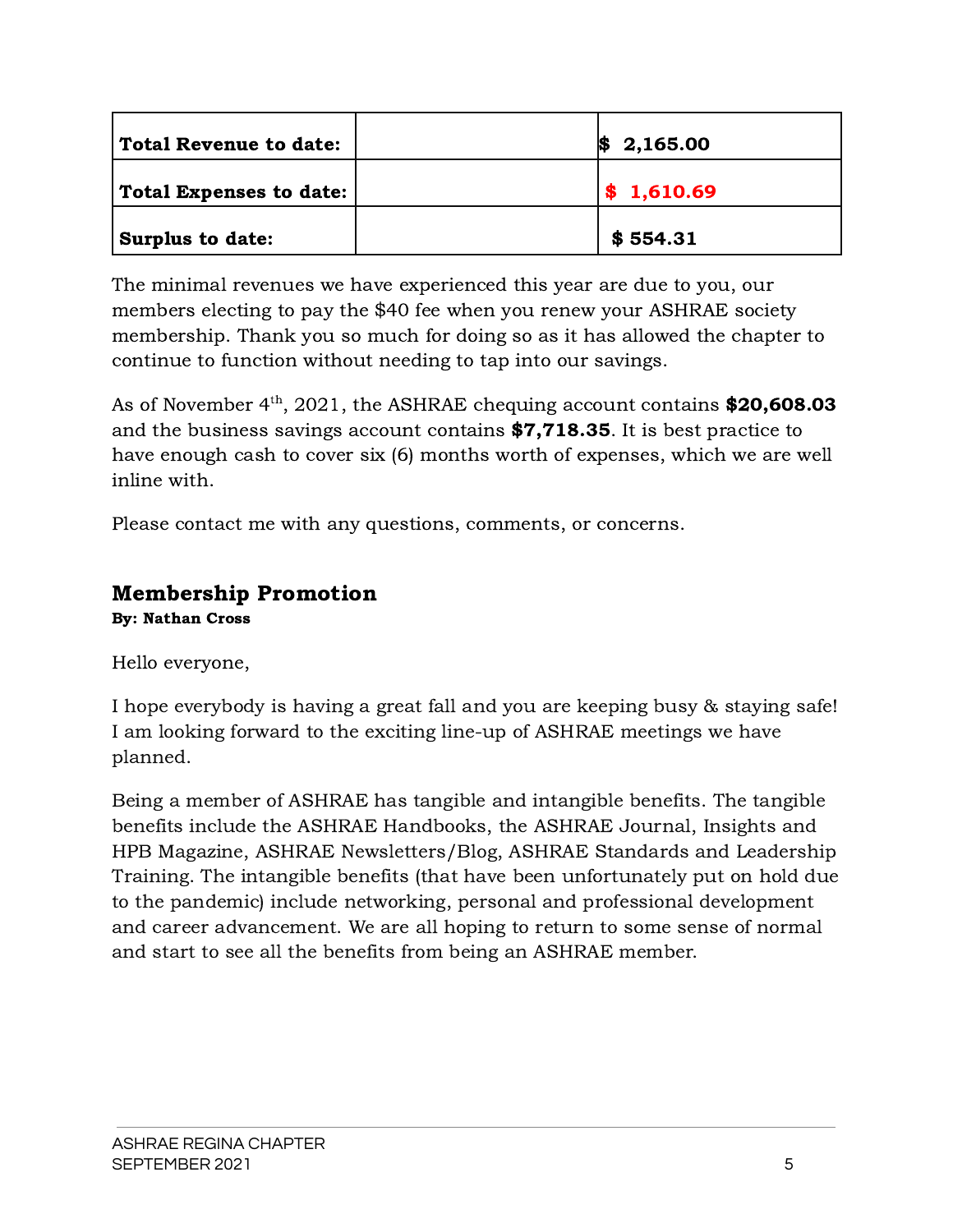#### Diversity in ASHRAE By: Henry Reynoso

The Regina Open Door society is currently running a mentorship program where you can have the chance to mentor a newcomer to Canada. It is very simple to enroll, and your support will be very beneficial to the settlement process of mentees.

If you have any questions, you can contact Hasan Akbar at (306) 352-3521 or at his email hasana@rods.sk.ca.



#### Why mentor with us?

- · Provide encouragement and support to newcomers to achieve their professional goals
- . Make a difference in the lives of individuals and their families
- · Lead individuals from diverse backgrounds
- · Become an ambassador of our community
- · Help us to shape Saskatchewan's future

#### Requirements:

- · A desire to help others
- . Willing to spend 4 hours with mentees in three months

To register as a mentor, please email mentor@rods.sk.ca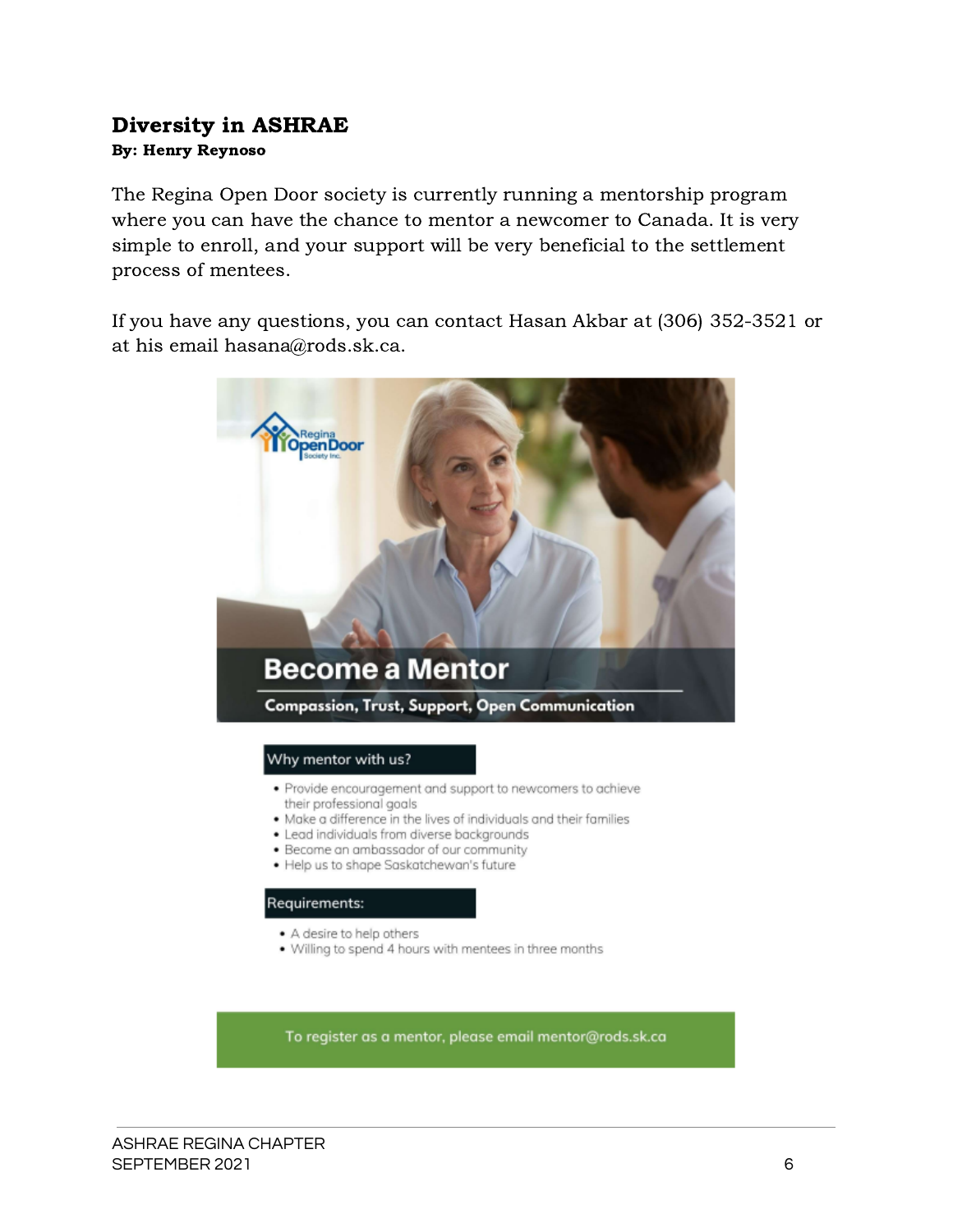# 2021 - 2022 ASHRAE Regina Chapter Board of Governors

## President

Carla Drager Johnson Controls Canada LP carla.drager@jci.com

# Past President & Research Promotion

Cailin Noll MacPherson Engineering Inc. c.noll@mac-eng.ca

# Vice President & Programs Chair

Chris Klatt HDA Engineering Ltd. cklatt@hdaeng.com

# Membership Promotion

Nathan Cross Stantec Nathan.cross@stantec.com

## Secretary

Taylor Armstrong Canature Water Group taylor.armstrong@canaturewg.com

# Student Branch Advisor

Brad Lulik MacPherson Engineering Inc. b.lulik@maceng.ca

## Treasurer

Tyler Gamble Canature Water Group tyler.gamble@canaturewg.com

# Special Events

Josh Thomas Cypress Sales Partnership [j.thomas@cypresssales.com](mailto:j.thomas@cypresssales.com)

# Webpage

Bob England R.J. England Consulting bob@rjengland.com

# Government Affairs Committee Chair

Patrich Costa-Muresan [patrich.costa-muresan](mailto:patrich.costa-muresan@gov.sk.ca) [@gov.sk.ca](mailto:patrich.costa-muresan@gov.sk.ca)

# YEA (Young Engineers in ASHRAE) Chair

Kyle Dopko Trane kyle.dopko@trane.com

# Diversity in ASHRAE Chair

Henry Reynoso Refrigerative Supply henryr@rsl.ca